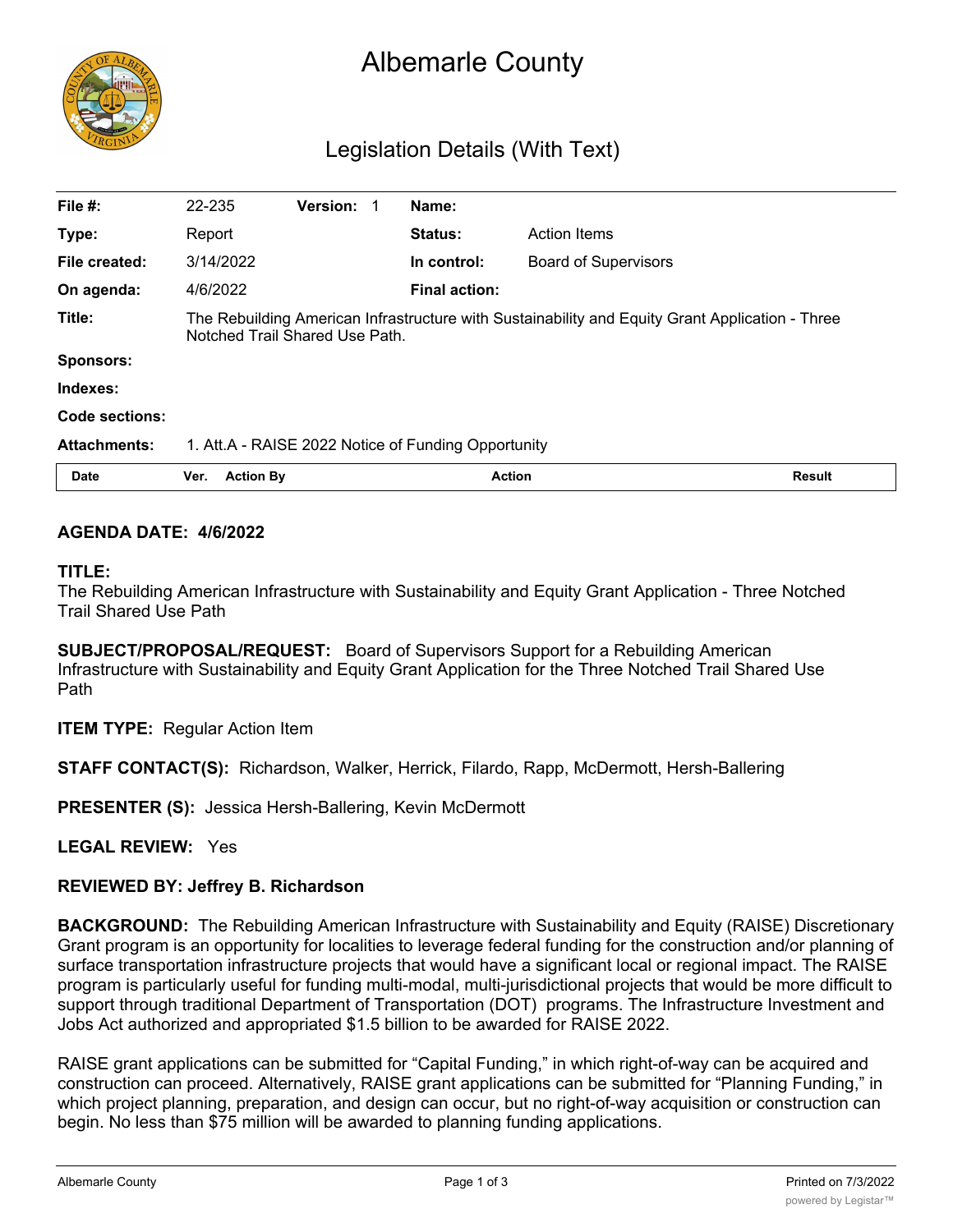Albemarle County is eligible to submit applications for funding through RAISE as a rural area. With the rural designation, the County's grant request must be between \$1 million and \$25 million. A local match is not required. If funding is awarded, all funds must be obligated by September 30, 2026 and expended by September 20, 2031.

RAISE applications are scored on how effectively the project targets the following RAISE program criteria: safety, environmental sustainability, quality of life, mobility and community connectivity, economic competitiveness and opportunity, state of good repair, partnership and collaboration, and innovation.

Shared use path planning and/or construction projects are eligible for RAISE funding. A shared use path is typically a 10' wide paved path that is physically separated from the motor vehicle travel way and allows bidirectional pedestrian and bicycle traffic.

There has long been local and regional interest in the development of a shared use path along the historic Three Notched Road. A shared use path along Three Notched Road is highlighted in the Albemarle County Comprehensive Plan, the Crozet Master Plan, the Jefferson Area Bicycle and Pedestrian Plan, and the most recent Virginia Outdoors Plan. Segments of the shared use path were prioritized in the 2019 update of the Albemarle County Transportation Priorities list.

The shared use path is generally expected to serve both transportation and recreational purposes, having a significant impact on the safety of vulnerable road users, reducing greenhouse gas emissions, improving quality of life by increasing opportunities for physical activity and access to nature, and having a positive impact on the local economy.

**STRATEGIC PLAN:** Infrastructure Investment - Prioritize, plan, and invest in critical infrastructure that responds to past and future changes and improves the capacity to serve community needs.

**DISCUSSION:** Despite the public interest in a shared use path along the historic Three Notched Road and its inclusion in multiple plans, there has been no publicly funded feasibility study at this time. A feasibility study is needed to determine an alignment for the shared use path. The alignment must be determined before design planning can begin.

Staff proposes the submission of an application for RAISE Planning Funding to:

1) conduct a feasibility study to identify potential alignments for the shared use path along Three Notched Road from the Blue Ridge Tunnel through Crozet to the City of Charlottesville;

2) conduct public outreach to determine a preferred alignment;

3) reach 60% design for the entirety of the preferred alignment; and

4) identify segments of the alignment that would have independent utility if constructed separately.

This Planning Funding application would be limited to project planning, preparation, and design; right-of-way acquisition and construction would not be allowed. As a result, no more than 60% design is expected at this time. Right-of-way acquisition typically begins after reaching 60% design, then designs are modified through the right-of-way and construction process to reach 100% design.

The application would likely request just over \$1 million to fund County staff time (0.5 FTE for up to two years) to both administer the project and pay a consulting firm to complete the above four tasks.

Following the completion of this project, County staff would identify opportunities, including (but not limited to) Transportation Alternatives, Revenue Sharing, Smart Scale, and future rounds of RAISE, to fund construction of the shared use path segments until the entire distance between the Blue Ridge Tunnel and Charlottesville was completed.

Though a resolution of support for a RAISE grant application is not required, staff is requesting feedback and general support from the Board regarding the proposed application.